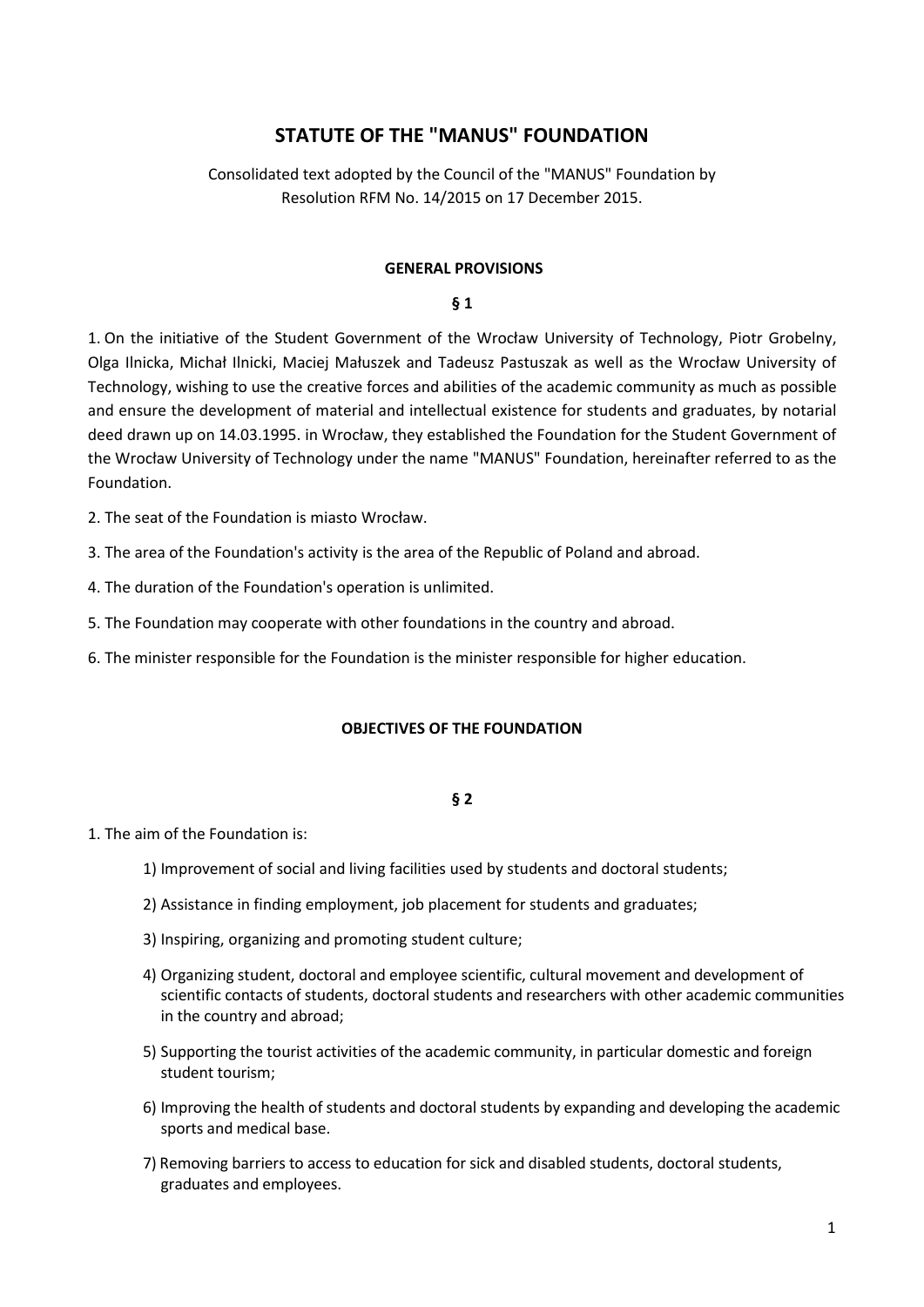8) Activities aimed at improving the professional qualifications of students, doctoral students and graduates.

9) Stimulating and creating entrepreneurial attitudes, in particular supporting academic entrepreneurship and assistance in setting up and running a business by the community of the Wrocław University of Technology.

10) Promotion of exact sciences encouraging new people to join the community of the Wrocław University of Technology.

11) Education of school and academic youth.

12) Promoting physical culture, healthy lifestyles, improving physical fitness and encouraging young people and the academic community to an active and healthy lifestyle.

13) Developing a healthy lifestyle among children, school youth and the academic community.

2. The Foundation pursues its objectives through:

1) Running student dormitories, student canteens and student clubs;

2) Organizing festivals, artistic, sporting, tourist events and promotion of artists;

3) Organizing seminars, competitions, conferences and other scientific events;

4) Co-financing and supporting domestic and foreign exchange of students, financing domestic and foreign internships;

5) Co-financing the scientific activities of researchers and students by financing research and scientific experiments;

6) Promoting scientific achievements of the Wrocław University of Technology in Poland and abroad;

7) Collection of cash and material resources intended for the implementation of statutory objectives;

8) Cooperation with state, local government and social organizations in the country and abroad operating in the scope covered by the objectives of the foundation;

9) Financial assistance to the student self-government in achieving the objectives of the Foundation;

10) Funding scholarships for outstanding students and academics;

11) Conducting mediation in obtaining places of residence for students, graduates and researchers;

12) Organizing internships and internships for students and graduates;

13) Fundraising and other activities for lifelong learning;

14) Day care for my children up to 3 years of age students and university staff;

15) Dissemination of forms of physical culture, implementing habits of active rest and the ability to organize it;

16) Organizing and conducting sports competition in the school and academic environment;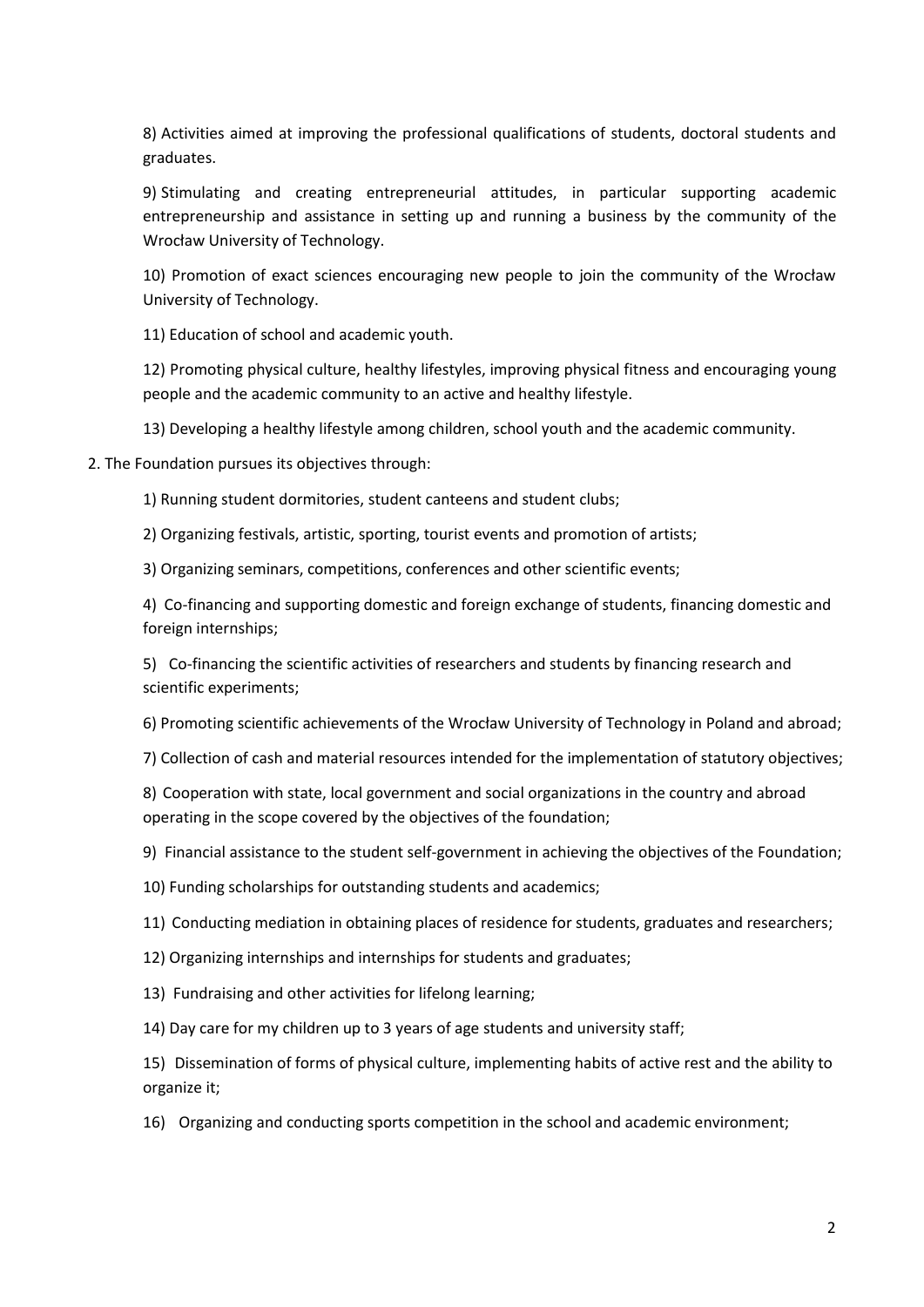17) Promoting sport, recreation, tourism and a healthy lifestyle .

# **ASSETS OF THE FOUNDATION**

### **§ 3**

1. The Foundation's assets constitute the Founding Fund in the amount of PLN 2,000 (two thousand zlotys), of which the amount of PLN 1,000 (one thousand zlotys) is allocated to business activity as well as funds and assets acquired during statutory activity.

2. The revenue of the Fundation shall come from :

- 1) inheritances, bequests, donations, subsidies, grants and all kinds of other property creations made for the Foundation by domestic and foreign natural and legal persons;
- 2) income from business activities;
- 3) proceeds from fundraisers and collections organized by the Foundation;
- 4) bank interest;
- 5) other revenue;

3. Disposal of funds from the sources listed in §3, paragraph 2, point 1 should take into account the wishes of donors regarding the sums of money or funds transferred to the Foundation; in such cases, separate funds may be created in the Foundation's assets.

### **ECONOMIC ACTIVITY**

### **§ 4**

1. The Foundation conducts business activity, and the principles of this activity and its scope are specified in the Annex to this Statute.

2. The activity referred to in §4 section 1 may be carried out through a separate organizational unit of the Foundation (0e.g., a plant), or directly by the Foundation itself.

# **BODIES OF THE FOUNDATION**

### **§ 5**

The bodies of the Foundation are:

1. Foundation Council.

2. Board of the Foundation.

### **FOUNDATION COUNCIL**

**§ 6**

- 1. The Foundation's Council is its supreme decision-making body and performs supervisory and control functions.
- 2. The Foundation Council consists of :

1) four representatives of the Wrocław University of Technology appointed by the Rector;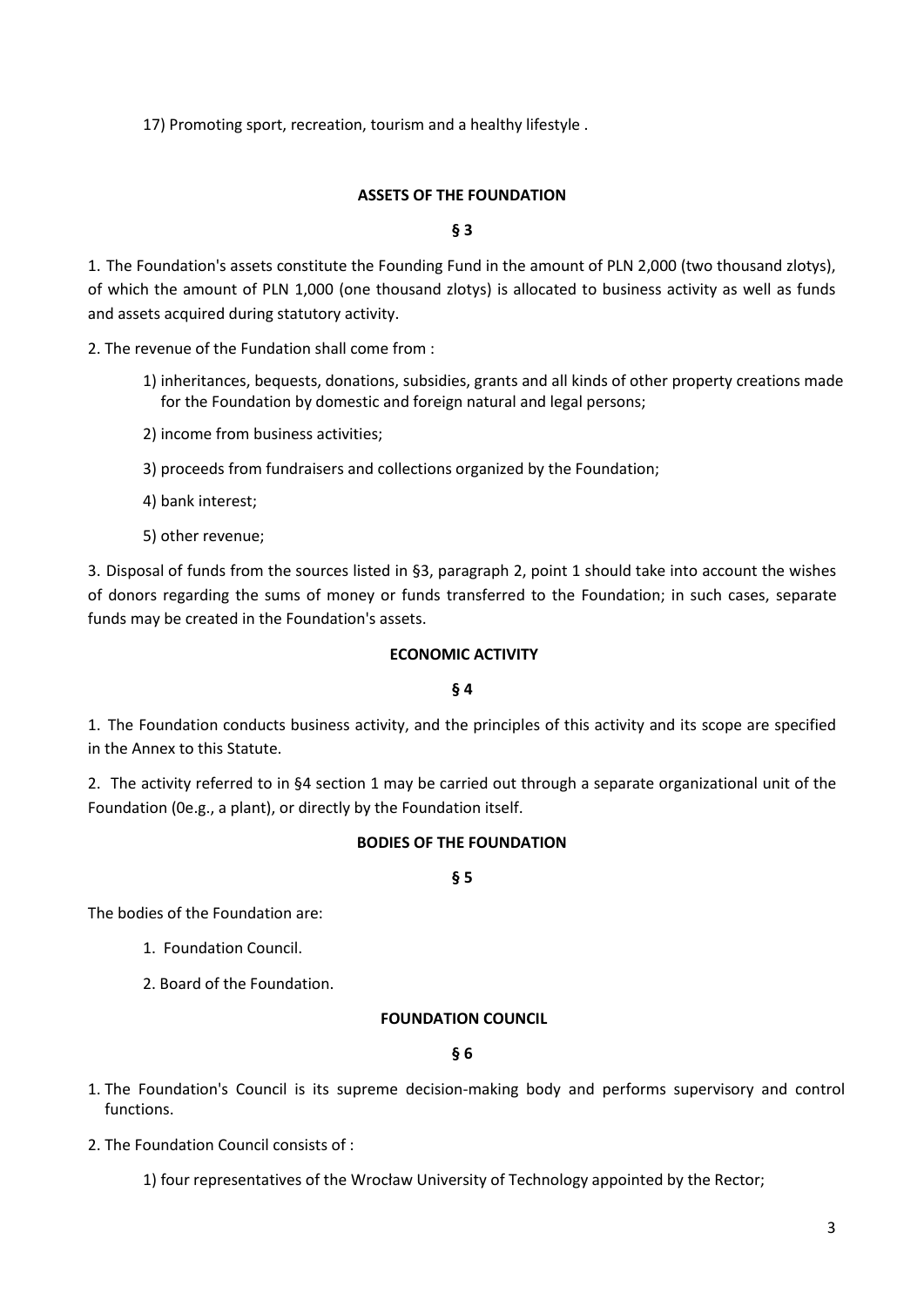2) three student representatives appointed by the Board of the Students' Parliament of the Wrocław University of Technology;

3. The Foundation Council elects a chairman and two vice-presidents, including at least one student.

4. The Rector decides about the loss or deprivation of the mandate of a member of the Foundation Council - in the case of representatives of the Wrocław University of Technology andthe Management Board of the Students' Parliament of the Wrocław University of Technology - in the case of student representatives.

1) The Foundation Council is appointed for a term corresponding to the term of office of the Rector of the Wrocław University of Technology. At the end of the term of office of the Council, all its members shall lose their mandate;

2) The Foundation Council works on the basis of its own rules of procedure and meeting schedule. Meetings of the Foundation Council are held at least twice a year;

3) A representative of the Board of the Students' Parliament of the Wrocław University of Technology may only be a student of the Wrocław University of Technology. Graduation, deletion from the student list and other events resulting in the loss of the student statute result in the loss of the mandate on the Council;

6. The meeting of members of the Foundation Council is entitled to adopt resolutions if the meeting of participants includes at least 4 members of the Foundation Council.

7. Meetings of the Foundation Council are convened by its chairman or one of the Vice-Presidents on their own initiative or at the written request of:

- 1) at least two members of the Council;
- 2) the President of the Management Board or at least two members of the Management Board;

8. The Foundation Council may appoint expert standing or ad hoc committees performing advisory or control functions with the participation of experts in the issues for which the commission was established.

9. The powers of the Foundation Council - in addition to the competences listed elsewhere in the Statute include:

1) election of the President of the Foundation's Management Board, who proposes the other members of the Management Board and approves them by the Foundation Council;

2) dismissing a member of the Management Board or the entire Management Board after an investigation;

3) supervising all areas of work of the Management Board and its subordinate organizational units;

4) checking the compliance with the law and this Statute of actions taken by the Management Board and organizational units subordinate to it;

5) approving material and financial plans for the Foundation's activities drawn up by the Management Board;

6) adopting reports on the work of the Management Board and approving the annual financial balance sheet; granting discharge to the Management Board on this basis;

- 7) controlling the assets and economic results of the Foundation and its separate business units;
- 8) consent to join or withdraw from the company;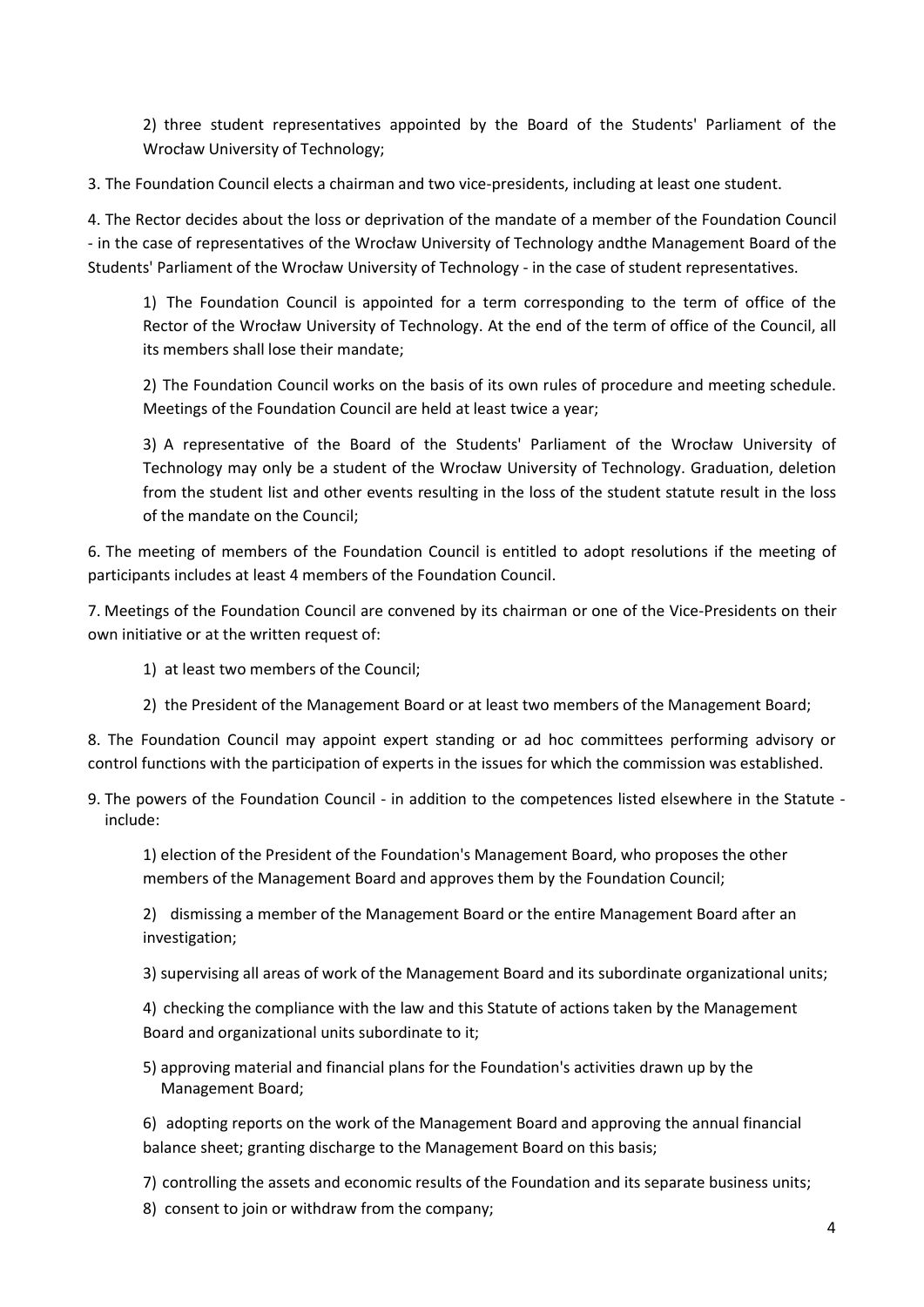9) annual evaluation of the foundation's overall activities;

10) approving internal rules;

11) determining the remuneration of the Foundation's Management Board;

12) fulfilling other obligations resulting from the Statute and regulations referred to in §6 section 9 point 10);

11. Decisions and resolutions of the Foundation Council are made by an absolute majority of votes.

12. Personnel decisions, in particular the appointment of the Foundation's Management Board and changes in the composition of the Foundation's Management Board before the end of the term of office, are made by a majority of 4/7 of the statutory composition of the Council.

13. Members of the Foundation Council perform their functions honorably. However, they are entitled to reimbursement of travel and accommodation costs.

# **BOARD OF THE FOUNDATION**

### **§ 7**

1. The Management Board of the Foundation is the executive body managing all current activities and managing the Foundation's assets.

2. The Management Board of the Foundation consists of at least 3 and at most 5 members:

1) President elected by the Foundation Council;

2) Members elected by the Foundation Council from among the candidates presented to the Council by the President;

3. The Management Board shall be constituted at the first meeting of each term of office.

4. The term of office of the Management Board shall be three years from the date of its constitution. After this period, the Management Board continues to operate until a new Management Board is elected by the Foundation Council.

5. The Management Board shall elect two Deputy Presidents from among itself.

6. The scope of activities of the Foundation's Management Board includes:

1) managing the activities of the Foundation;

2) representing the Foundation externally to state bodies, local authorities, public services, as well as natural and legal persons in the country or abroad;

3) creating and abolishing establishments or other organizational units of the Foundation and supervising their activities;

4) determining the principles of remuneration of the Foundation's employees in addition to the Foundation's Management Board;

5) preparation of regulations of entities conducting business activity;

6) developing plans for the Foundation's activities;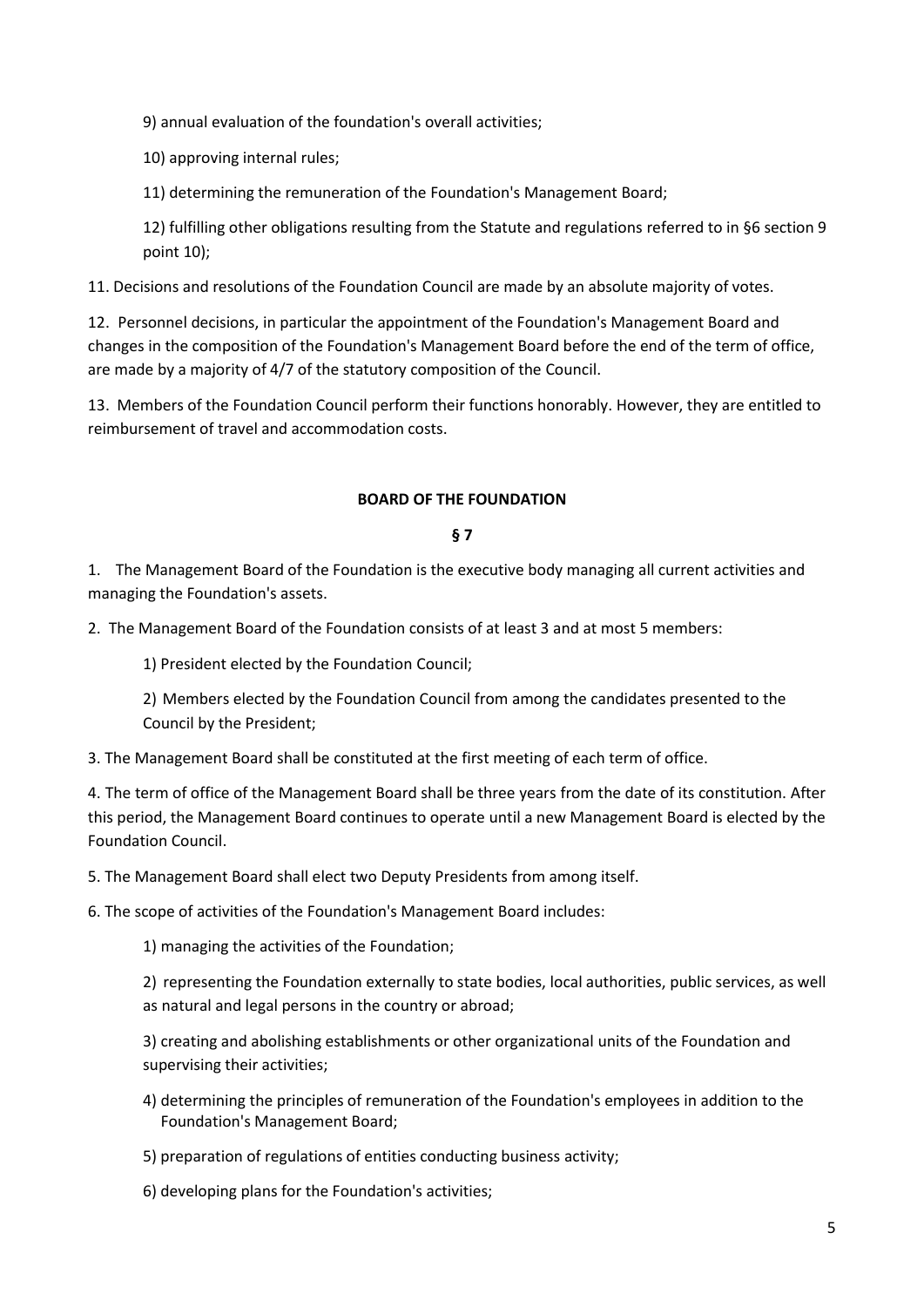- 7) preparing reports on the Foundation's activities and its financial status for the current year and for the entire term of office;
- 8) dealing with other matters not reserved to the competence of the Foundation Council;
- 7. Declarations of intent on behalf of the Management Board shall be made by at least two of its members, including the President or the Deputy.

8. The Management Board may grant a power of attorney to other persons to perform legal acts of a certain type.

9. In the event of resignation or dismissal of a member of the Management Board, the vacancy shall be supplemented in accordance with the procedure provided for in §6, section 9, point 1.2, with the term of office of the newly appointed member of the Management Board lasting until the end of the term of office of the entire Management Board.

10. Decisions and resolutions of the Foundation's Management Board are made by an absolute majority of votes in the presence of at least three members of the Management Board. In the event of an equal number of votes, the president of the Foundation's Management Board shall vote.

# **DONORS' RIGHTS**

# **§ 8**

1. Each donor to the Foundation is entered in the Book of Benefactors of the Foundation.

2. To persons and institutions particularly meritorious for the Foundation, the Council awards the Foundation Medal together with an honorary diploma.

3. The design of the medal is determined by the Foundation Council.

### **AMENDMENT OF THE STATUTES**

### **§ 9**

1. The Statute of the Foundation may be amended by way of a resolution of the Foundation Council adopted in an open vote pursuant to § 6 section. 6 by a majority of 4/7 of the statutory composition of the Council.

2. The initiative to amend the Statute may be taken by the Council or the Management Board of the Foundation in accordance with the procedure provided for in the Act on Foundations of 6 April 1984. (consolidated text of journal of laws No. 46 of 1991, item 203).

### **LIQUIDATION OF THE FOUNDATION**

### **§ 10**

1. The Foundation shall be liquidated in the cases provided for in the Act on Foundations of 6 April 1984 (consolidated text of Dz.U.Nr 46 of 1991 , item 203).

- 2. The decision on liquidation is made by the Foundation Council at its own request or the Request of the Foundation's Management Board.
- 3. A resolution on the liquidation of the Foundation is adopted by the Council pursuant to § 6 section. 6 by a majority of 4/7 of the statutory composition of the Council.
- 4. The liquidators of the Foundation are the members of the last Management Board, unless in the